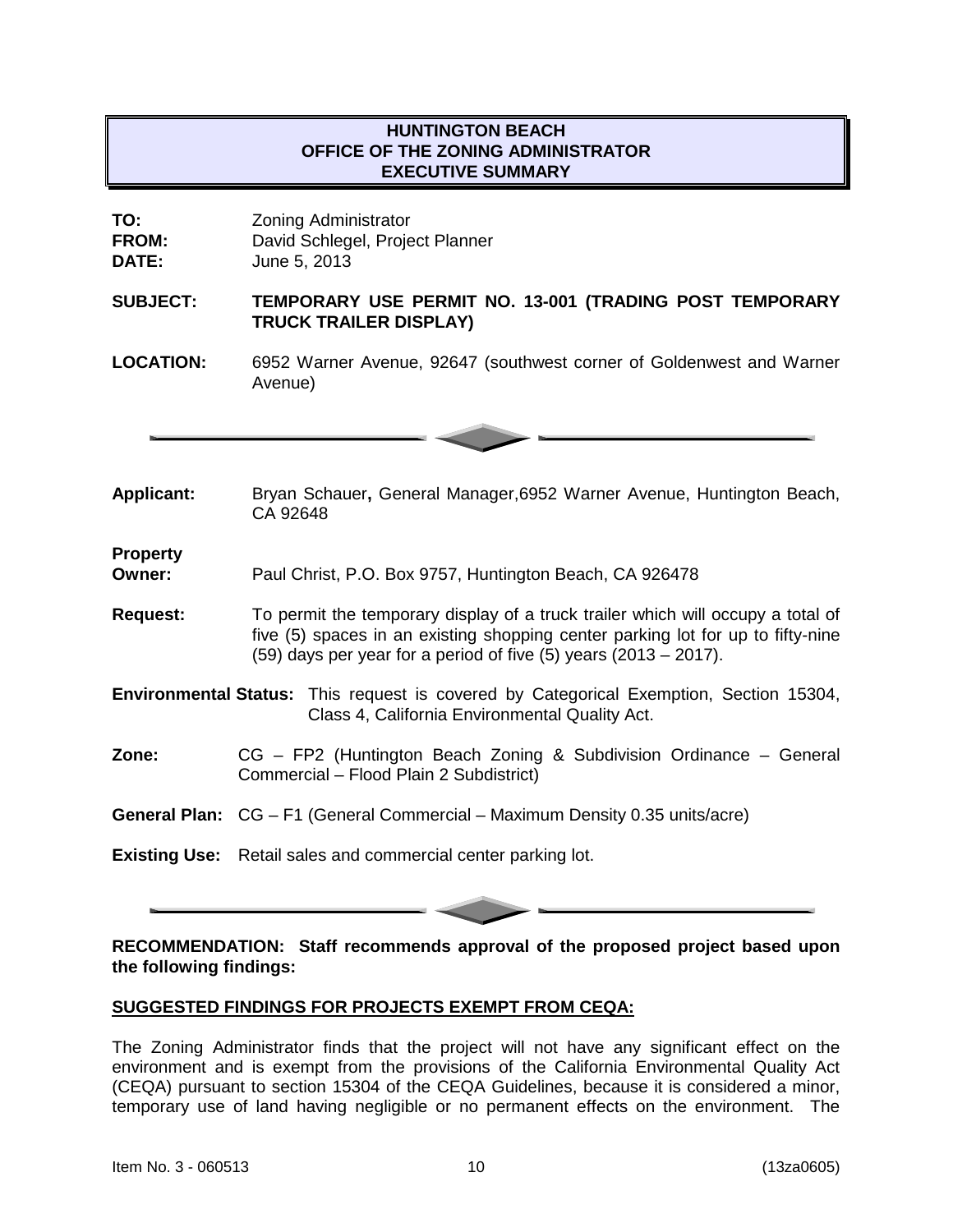minor private alteration of land use is temporary and does not involve removal of healthy, mature and scenic trees.

### **SUGGESTED FINDINGS FOR APPROVAL - TEMPORARY USE PERMIT NO. 13-001:**

- 1. The proposed temporary use will be located, operated and maintained in a manner consistent with the provisions of the Huntington Beach Zoning and Subdivision Ordinance Chapter 241and the following policy of the General Plan:
	- Policy ED 2.2.3: Promote Huntington Beach businesses to increase their visibility and local patronage.

The proposed temporary use will locate a display trailer within the parking lot of an existing commercial shopping center. The trailer will occupy five (5) parking spaces adjacent to Goldenwest Street and will advertise two sales events associated with the subject business. The proposed temporary truck trailer display is sited to maintain adequate clearance for vehicular access, as well as pedestrian circulation and visibility while minimizing potential conflicts with on-site vehicular circulation. The trailer will not involve the outdoor sale and display of merchandise, but will only serve to provide increased visibility for the sales events.

2. Approval of the application for the proposed temporary use, as conditioned, will not be detrimental to property or improvements in the surrounding area or to the public health, safety or general welfare. The proposed displacement of approximately five (5) parking stalls within the shopping center, as conditioned for a period of 50 days per year, will have a less than significant impact since five (5) stalls represents less than two percent of the parking spaces existing in the shopping center. The display is not anticipated to interfere with pedestrian or vehicular access to or within the center. No complaints regarding the truck trailer display approved for previous years have been received by the Code Enforcement Division.

## **SUGGESTED CONDITIONS OF APPROVAL - TEMPORARY USE PERMIT NO. 13-001:**

- 1. The site plan, photos, and photo simulations received and dated March 26, 2013, shall be the conceptually approved design with the following modifications:
	- a. Compliance with vehicular and pedestrian visibility of the adjacent driveway shall be provided by forming a triangular area measuring 10 ft. from the intersecting driveway and the street.
	- b. All existing signs which do not conform to Special Sign Permit No. 89-003 or Chapter 233 (Signs) of the Huntington Beach Zoning & Subdivision Ordinance shall be removed or modified to conform.
- 2. The use shall comply with the following:
	- a. The temporary truck trailer display shall be limited to a maximum of fifty (50) days per calendar year not to exceed a period of five years (2013 – 2017).